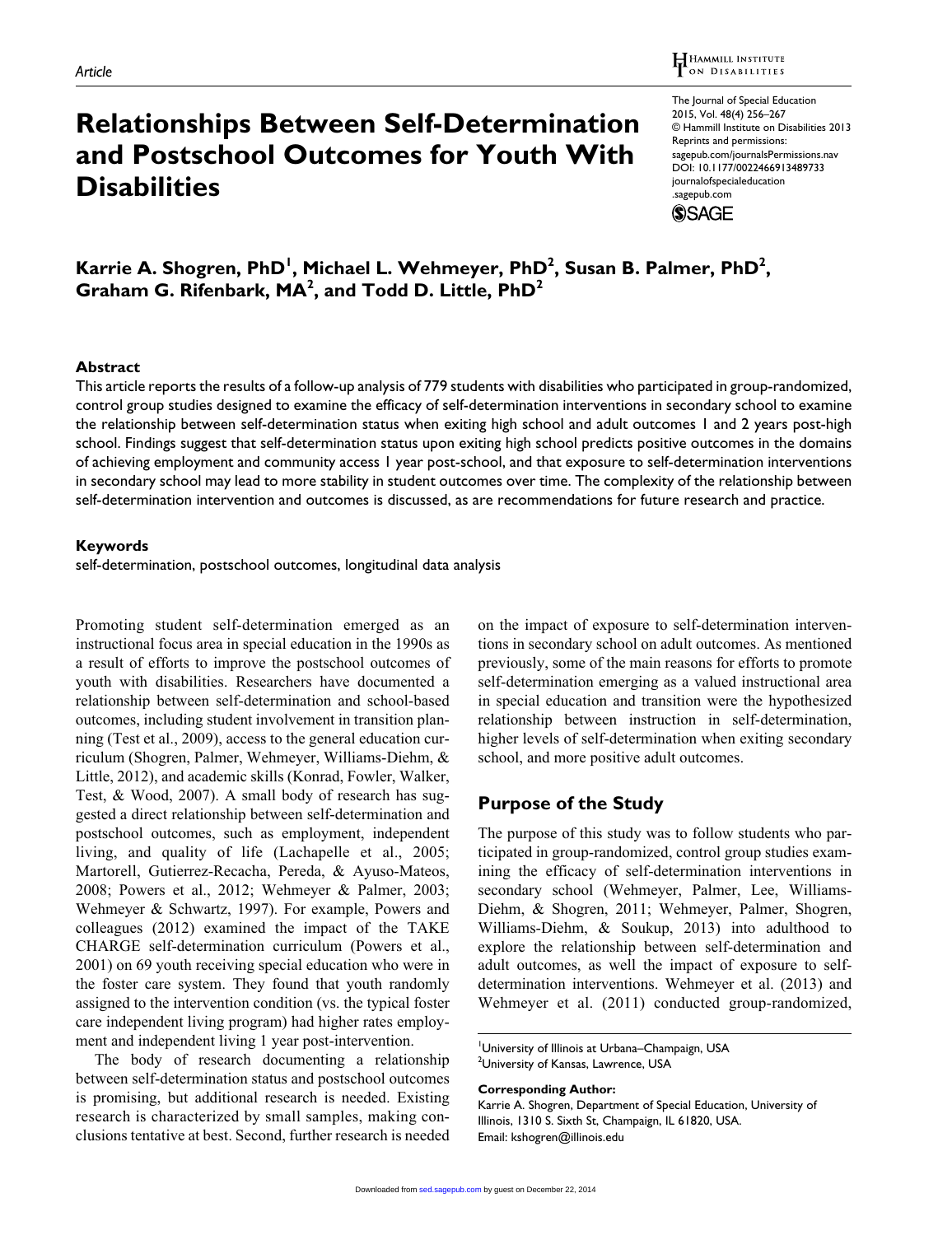control group studies to examine the efficacy of several published self-determination interventions on student selfdetermination in secondary school. Wehmeyer et al. (2011) reported the results of an evaluation of the *Whose Future Is It Anyway?* curriculum over a 1-year period, demonstrating that students with diverse disability labels who were exposed to *Whose Future* showed significantly higher levels of self-determination than students in the control group, in which teachers received training to promote family involvement in transition planning. Wehmeyer et al. (2013) reported the results of an evaluation of multiple selfdetermination curricula over a 3-year period with students with intellectual disability and learning disabilities. (Note that this study included a subset of the students with intellectual and learning disabilities included in Wehmeyer et al., 2011.) Self-determination was assessed each year, and using latent growth curve modeling, the researchers found that students exposed to self-determination curricula showed significantly greater growth in self-determination.

Using the sample from Wehmeyer et al. (2011) and Wehmeyer et al. (2013), the goal of the present study was to address two primary research questions.

- *Research Question 1*: What is the relationship between self-determination status when leaving secondary school and adult outcomes 1 and 2 years after exiting high school?
- *Research Question 2*: Does exposure to self-determination interventions while in secondary school impact the relationship between self-determination status when leaving secondary school and adult outcomes 1 and 2 years post-school?

A secondary purpose was to explore the measurement of adult outcomes, and determine whether latent outcome constructs could be specified to capture the diverse factors that contribute to meaningful adult outcomes.

# **Method**

## *Sample*

Participants were 779 students with disabilities recruited from six states (Arkansas, Kansas, Missouri, Nebraska, Oklahoma, and Texas) and 50 school districts. Participants were involved in a large-scale project examining the impact of self-determination curricula described previously (Wehmeyer et al., 2011; Wehmeyer et al., 2013). Any participant who was in high school and contributed data to the large-scale project was eligible to participate in the present study. In total, 779 individuals contributed at least one data point to the large-scale project and were included in the present data analysis. At the start of project, participants ranged in age from 14.3 to 21.8 (*M* = 17.1; *SD* = 1.5). All

**Table 1.** Demographic Characteristics of the Sample (*N* = 779).

| Characteristic               | n (%)             |
|------------------------------|-------------------|
| Gender                       |                   |
| Male                         | 476 (61.1)        |
| Female                       | 303 (38.9)        |
| Age at start of study        | $17.1$ (SD = 1.5) |
| Disability                   |                   |
| Learning disability          | 284 (37.4)        |
| Intellectual disability      | 223 (29.9)        |
| Other health impairment      | 85 (10.9)         |
| Emotional disturbance        | 73 (9.4)          |
| Autism                       | 47 (6.0)          |
| Speech impairment            | 15 (1.9)          |
| Hearing or vision impairment | 10(1.3)           |
| Orthopedic impairment        | 5(0.6)            |
| Missing                      | 20(2.6)           |
| Race/ethnicity               |                   |
| Caucasian                    | 442 (56.7)        |
| Hispanic                     | 146 (18.7)        |
| African American             | 140 (18.0)        |
| Asian or Pacific Islander    | 11(1.4)           |
| Other                        | 14(1.8)           |
| Missing                      | 16(2.1)           |
| Free reduced lunch status    |                   |
| Eligible                     | 278 (35.7)        |
| Not eligible                 | 249 (32.0)        |
| Unknown                      | 178 (22.8)        |
| Missing                      | 74 (9.5)          |

participants had Individualized Education Programs (IEPs) while they were in secondary school, and the majority was served under the categorical label of learning (37%) or intellectual disability (30%). Additional demographic information is in Table 1.

# *Design and Procedures*

Participants were initially recruited to participate in a longitudinal study examining the impact of interventions to promote self-determination in secondary school (Wehmeyer et al., 2011; Wehmeyer et al., 2013). The project also involved a 2-year follow-up to explore the impact on adult outcomes, the results of which are reported here. Informed consent was obtained for both phases of the project at the start of the study. To identify participants, project personnel contacted school districts, and districts that agreed to participate (*n* = 50) identified high school campuses to participate. As further described in Wehmeyer et al. (2011) and Wehmeyer et al. (2013), each campus that agreed to participate was assigned to be a "treatment" or "control" campus. The first 3 years of the project involved the implementation of a selfdetermination or control intervention (i.e., family involvement strategies) on the high school campus. The 2-year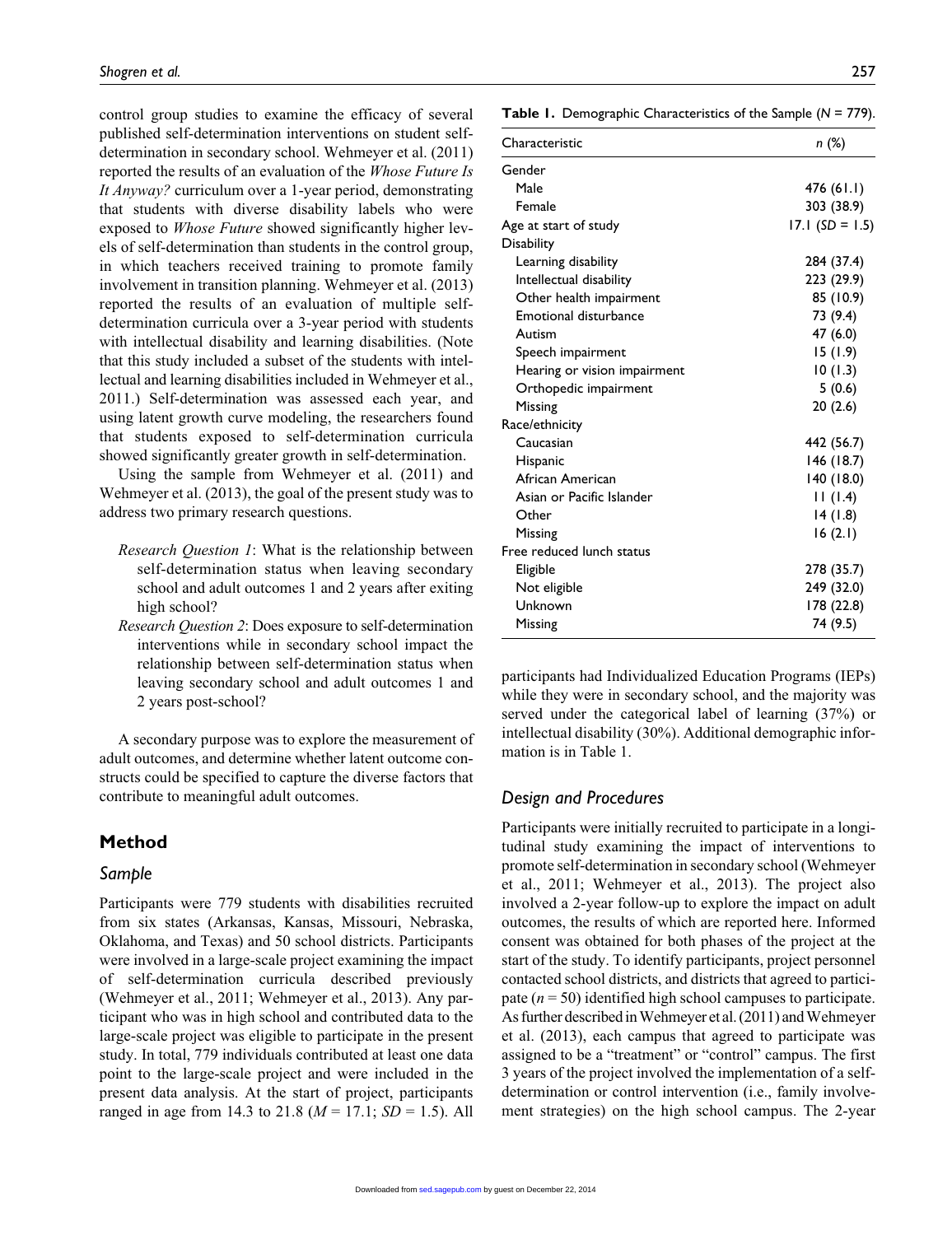follow-up study involved project staff mailing an adult outcomes survey to students 1 and 2 years post-school. After initial consent and assent to participate were obtained, baseline data were collected prior to study implementation. Baseline data consisted of demographic information and measures of self-determination, including *The Arc's Self-Determination Scale* (SDS). The same data collected at baseline was also collected during the 2nd and 3rd years of the project to explore changes in student self-determination as a function of exposure to self-determination interventions. Each year, updated home contact information for each student was obtained and during the 4th and 5th years of the project (if the student had exited high school), an adult outcomes survey (described below) was sent to the contact address. Multiple attempts to obtain complete surveys were undertaken, including follow-up mailings, phone contact that sometimes involved completing the survey over the phone, and e-mail reminders.

*Secondary school interventions.* During the first 3 years of the evaluation project, participating high school campuses were randomly assigned to receive a self-determination or control intervention at their high school campus. The characteristics of the interventions are described more fully in Wehmeyer et al. (2013). Campuses randomly assigned to the treatment condition selected from several researchbased interventions to promote self-determination— *ChoiceMaker* (with the Self-Directed IEP materials; Martin, Marshall, Maxson, & Jerman, 1996), *NEXT S.T.E.P.* (Student transition and educational planning; Halpern et al., 1995), *Self-Advocacy Strategy* (Van Reusen, Bos, Schumaker, & Deshler, 1994), *Self-Determined Learning Model of Instruction* (Wehmeyer, Palmer, Agran, Mithaug, & Martin, 2000), *Steps to Self-Determination* (2nd ed., Field & Hoffman, 1996), and *Whose Future Is It Anyway?* (2nd ed., Wehmeyer et al., 2004). As described in Wehmeyer et al. (2013), all students who were exposed to any of the research-based self-determination interventions constituted the treatment group. Because of the large number of students exposed to *Whose Future Is It Anyway?*, a separate analysis of these student's outcomes was undertaken during Year 1 of the project (cf., Wehmeyer et al., 2011). To minimize attrition typically associated with control groups in educational research, we implemented a control group intervention (i.e., family involvement) not expected to directly impact outcomes.

# *Measures*

*Predictors. The Arc's SDS* (Wehmeyer & Kelchner, 1995) was our primary measure of self-determination. The SDS is a 72-item self-report measure based on the functional theory of self-determination. An overall self-determination score, as well as subscale scores for each of the four essential characteristics of self-determined behavior, autonomy, selfregulation, psychological empowerment, and self-realization, can be calculated. The SDS was developed and normed with 500 adolescents with cognitive disabilities (Wehmeyer, 1996); subsequent research (Shogren et al., 2008) has verified the theoretical structure of the Arc's SDS.

*Outcomes.* To measure adult outcomes, we used a survey from previous research (Powers et al., 2012; Wehmeyer & Palmer, 2003; Wehmeyer & Schwartz, 1997) that included items from the National Consumer Survey (Jaskulski, Metzler, & Zierman, 1990) and the National Longitudinal Transition Study (Wagner, D'Amico, Marder, Newman, & Blackorby, 1992). Structural equation modeling was used to generate latent constructs representing the outcome domains. The *Employment* construct included five items: "Has the individual had a job since leaving high school," "do they currently have a job," "how many hours do they work a week," "are there benefits," and "do they have career development goals?" *Community Access* included five items: "Does the individual have a reliable way to get to school, work, or an appointment"; "do they have a driver's license," "do they have a near," "do they own their own car," "and do they make their own transportation plans?" *Financial Independence* consisted of six items: "Whether the individual paid their own expenses, including rent, utilities, and phone bills"; "whether they shopped for their own groceries," and "whether they earned enough money to pay for all of their expenses." *Independent Living* consisted of two items: "Where the individual lived (i.e., independently vs. nonindependently)" and "whether they chose where they lived." *Life Satisfaction* was assessed using the *Satisfaction With Life Scale* (Diener, Emmons, Larson, & Griffin, 1985).

## *Missing Data*

*Types of missing data.* Missing data can be classified as either *ignorable* or *nonignorable* (Enders, 2010). Mechanisms that correspond to *ignorable* missing data are *missing completely at random* (MCAR), where the missing data have no relationship with other variables present, and *missing at random* (MAR), where a relationship exists between the missing value and other variables, excluding the variable with missingness. When data are *nonignorable*, the mechanism at play is *missing not at random* (MNAR), where missingness is probabilistically defined by values on that specific variable (i.e., no data on self-determination because the youth is unable to provide responses given the response format of the assessment). Data that are missing via MCAR or MAR mechanisms can be successfully estimated using *maximum likelihood* (ML) procedures such as *full information maximum likelihood* (FIML) and *multiple*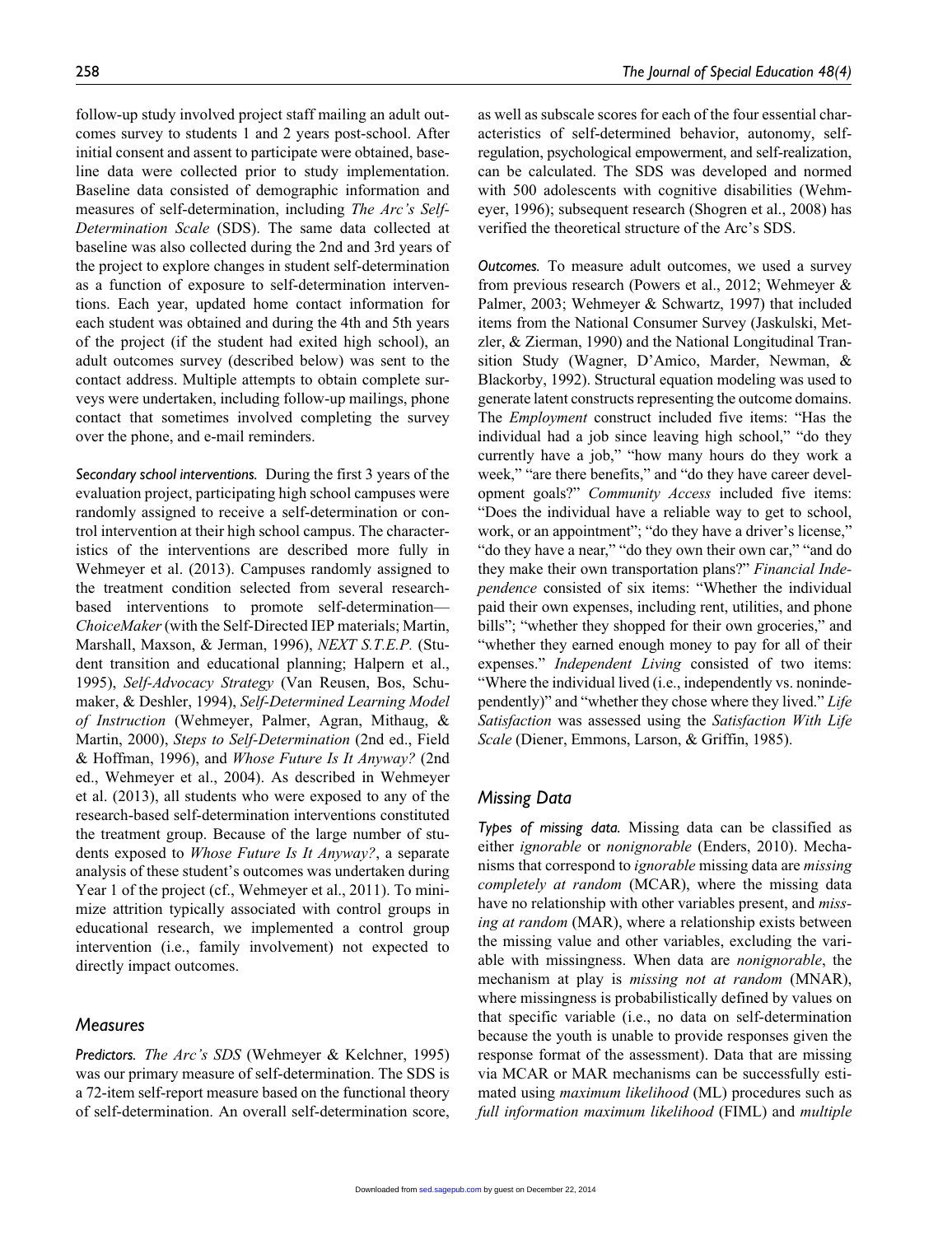*imputation* (MI), that allow for unbiased estimation of the missing data (Enders, 2010).

There was significant attrition in our sample, and it was assumed by the authors that the mechanism present was MAR, that there may be some relationship between the missing data and other values in the data set, but that missingness was not defined based on specific characteristics of the variable. During the intervention phase of the project, there was roughly 30% attrition for students. Students that exited the project for any reason were replaced as new students entered the classrooms, thus, complete data were only available for a subset of the students. For the purpose of this follow-up study, the adult outcomes survey was sent to any secondary student that provided any data during any of the 3 years of intervention for whom we had contact information. We were able to obtain follow-up data for 20% of the overall sample of 779 students. To address this missingness, we used IVEware version 0.1 (Raghunathan, Solenberger, & Van Hoewyk, 2000). IVEware differs from other standard imputation programs by using Sequential Regression Multivariate Imputation (SRMI), which allows for custom estimation of variables; that is, categorical variables will be estimated using logistic regressions, count data will be estimated using Poisson regressions, and so forth (Raghunathan, Lepkowski, Van Hoewyk, & Solenberger, 2001). SRMI is useful when the number of variables closely approaches the number of participants and when there is a large amount of missingness, which inherently leads to multiple patterns of missingness and can cause problems for standard MI software. When there is a large amount of missingness, SRMI is especially useful as variables with the least amount of missing are estimated first, allowing estimation of those with the most missing to be informed by observed and estimated data (Raghunathan et al., 2001); therefore, IVEware was used to carry out 100 MIs at the item level, which is preferable to imputing at the scale level (Gottschall, West, & Enders, 2012; Raghunathan & Siscovick, 1996). All variables from the data set (even those not included in the analyses) were included in the imputation as well as demographic variables such as gender and ethnicity which help inform the estimation process. Employing these practices promotes unbiased estimation of missing data. The *supermatrix* approach (Wu, Lang, & Little, 2009) was used to calculate the sufficient statistics (means, standard deviations, and covariances) on the 100 stacked imputed data sets for all aggregate scores.

# *Statistical Method*

All items included in the analyses were rescaled to be on the same metric using proportion of maximum scoring (POMS), where a given value is divided by its maximum possible score (see Little, 2013). After imputation, parceling was used to decrease the total number of items by combining the

observed variables into aggregate (i.e., mean) scores to create a more parsimonious model. A more parsimonious model leads to improved model fit as well as other psychometric benefits (Little, Cunningham, Shahar, & Widaman, 2002). After parceling, no significant departures from multivariate normality were found. Descriptive statistics for the parcels/items can be found in Supplemental Table 1 at http://crmda.ku.edu/main/Supplemental\_Materials.

The sufficient statistics extracted from the parcels were analyzed using structural equation modeling (SEM; Kline, 2010). SEM is an attractive method because measurement error—which is modeled as residuals within the SEM framework—does not inform the latent construct, leaving only shared variance to define the latent construct; and because longitudinal and cross-group factorial invariance can be tested, and it is possible to determine model fit (see Little, 2013). SEM was particularly useful for our purposes because it allowed us to move beyond looking simply at single indicators of adult outcomes (i.e., job or no job; live independently or do not live independently) and look at adult outcome constructs defined by multiple indicators. *Mplus Version 6.12* (Muthén & Muthén, 1998–2010) was used for the analyses, using the ML estimator. Models were identified using effects coding for all constructs except *Independent Living* where the fixed factor method of identification (Little, Slegers, & Card, 2006) was necessary to properly identify the dual-indicator construct (i.e., independence and choice of living environment). Because all variables used in the analyses were placed on the same metric, POMS, effects coding was appropriate for all constructs.

A Confirmatory Factor Analysis (CFA), also called the *measurement model*, is the starting point of an SEM model. The purpose of the measurement model is to fully assess the psychometric properties (loadings, variance, etc.) between indicators and latent variables, as well as the relationships with the other latent variables. The model must pass strong invariance (demonstrating the same mean and intercept structure across time; Little, 1997), demonstrating a change in comparative fit index (CFI) of less than 0.01 (Cheung & Rensvold, 2002). After strong invariance is established, relationships in the latent space can be tested, in our case, the degree to which self-determination predicts outcomes as well as differences between the control and treatment groups.

# **Results**

An 11-construct measurement model was specified to examine the relationship between self-determination and postschool outcomes. All relevant parameter estimates from the initial measurement model can be found in Supplemental Table 2 which can also be found at http://crmda.ku.edu/ [main/Supplemental\\_Materials. The 11 constructs included](http://crmda.ku.edu/main/Supplemental_Materials)  *Self-Determination* at Time 1, Time 2, and Time 3 (3 years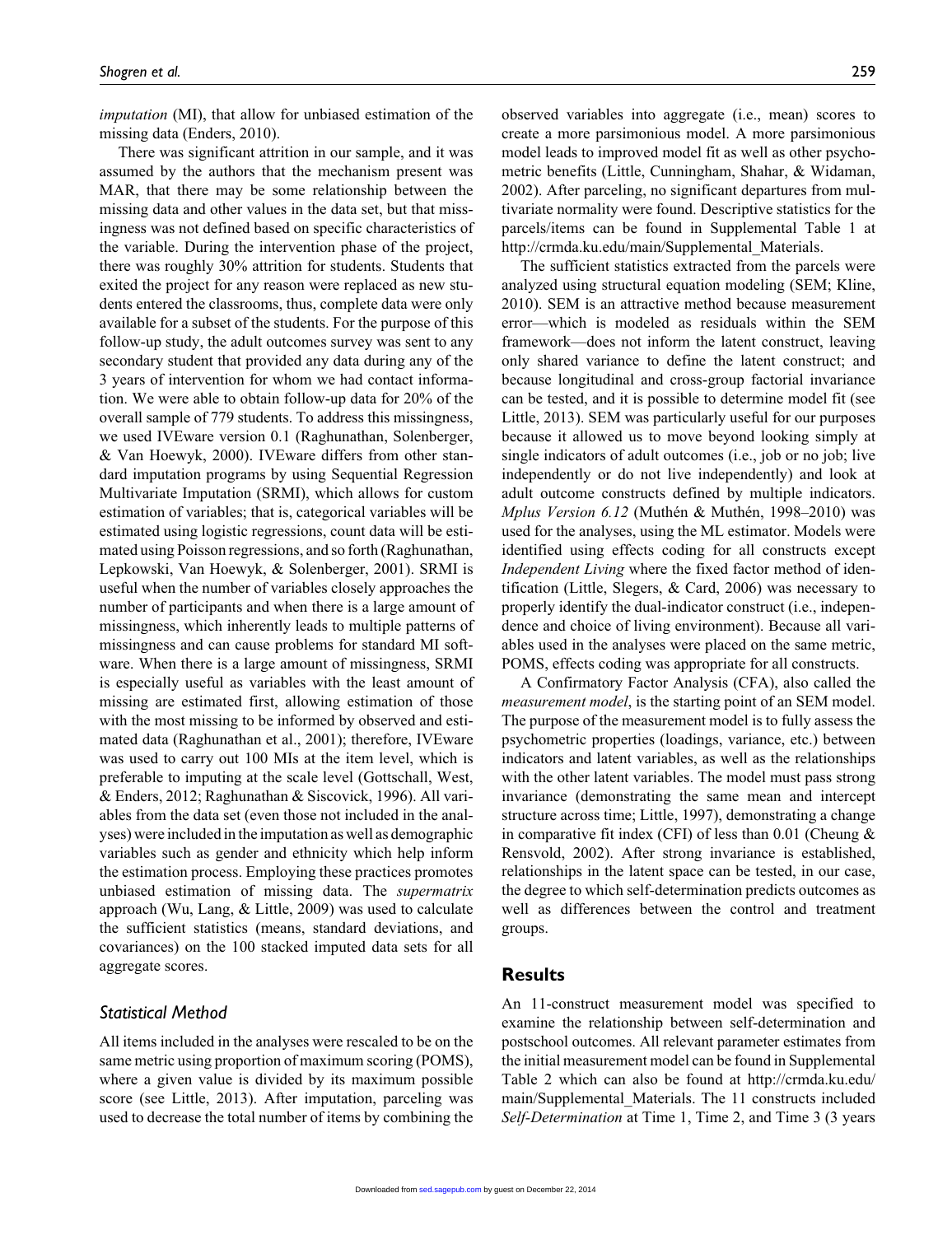| Model                           | $\chi^2$  | df    | Þ      | $\Delta \chi^2$ | Δdf          | <b>RMSEA</b> | 90% CI         | <b>CFI</b> | TLI   | Constraint tenable? |
|---------------------------------|-----------|-------|--------|-----------------|--------------|--------------|----------------|------------|-------|---------------------|
| Measurement invariance          |           |       |        |                 |              |              |                |            |       |                     |
| Independence (null)             | 5,921.648 | 1,294 |        |                 |              |              |                |            |       |                     |
| Configural invariance           | 765.437   | 968   |        |                 |              | 0.000        | [0.000, 0.000] | 1.000      | 1.059 | Yes                 |
| Weak invariance                 | 837.416   | 1,004 | —      |                 |              | 0.000        | [0.000, 0.000] | 1.000      | 1.046 | Yes                 |
| Strong invariance               | 993.456   | 1,040 |        |                 |              | 0.000        | [0.000, 0.009] | 1.000      | 1.013 | Yes                 |
| Invariance of latent parameters |           |       |        |                 |              |              |                |            |       |                     |
| Variance-omnibus                | 1.234.034 | 1,056 | 5.001  | 240.578         | 16           | 0.021        | [0.015, 0.026] | 0.950      | 0.944 | No.                 |
| Group                           | 1,004.352 | 1,051 | .452   | 10.896          | $\perp$      | 0.000        | [0.000, 0.009] | 1.000      | 1.015 | Yes                 |
| Time                            | 1,224.168 | 1,051 | 5.001  | 230.712         | $\mathbf{1}$ | 0.021        | [0.015, 0.025] | 0.952      | 0.945 | No.                 |
| Means-omnibus                   | 1,103.241 | 1,056 | 5.001  | 109.785         | 16           | 0.011        | [0.000, 0.018] | 0.987      | 0.985 | No.                 |
| Group                           | 1,028.237 | 1,051 | < .001 | 34.781          | $\mathbf{1}$ | 0.000        | [0.000, 0.012] | 1.000      | 1.007 | No                  |
| Time                            | 1,080.813 | 1,051 | 5.001  | 87.357          | $\mathbf{H}$ | 0.009        | [0.000, 0.017] | 0.992      | 0.991 | No.                 |
| Betas-omnibus                   | 1,011.385 | 1,070 | .959   | 17.929          | 30           | 0.000        | [0.000, 0.006] | 1.000      | 1.018 | Yes                 |
| Variant means between groups    |           |       |        |                 |              |              |                |            |       |                     |
| $SDS_l$                         | 1.004.380 | 1,041 | < .000 | 10.924          |              | 0.000        | [0.000, 0.010] | 1.000      | 1.012 | No.                 |
| SDS <sub>2</sub>                | 002.346.  | 1,041 | < 0.00 | 8.890           |              | 0.000        | [0.000, 0.010] | 1.000      | 1.012 | No.                 |
| LS <sub>4</sub>                 | 997.623   | 1,041 | .041   | 4.167           |              | 0.000        | [0.000, 0.009] | 1.000      | 1.014 | No                  |
| Community access_4              | 998.574   | 1,041 | .023   | 5.118           |              | 0.000        | [0.000, 0.009] | 1.000      | 1.014 | No                  |
| Career goal_4                   | 006.975.ا | 1,041 | < 0.00 | 13.519          |              | 0.000        | [0.000, 0.010] | 1.000      | 1.011 | No.                 |

**Table 2.** Invariance Testing Across Time and Group.

*Note.* The strong invariance model acted as baseline model for testing variant means between groups. *df* = degrees of freedom; RMSEA = root mean square error approximation; CI = confidence interval; CFI = comparative fit index; TLI = Tucker–Lewis index; SDS = *Self-Determination Scale*; LS = life satisfaction.

of secondary school measurement); *Life Satisfaction, Community Access*, and *Employment* at Times 4 and 5 (1 and 2 years post-school); and *Financial Independence* and *Independent Living* at Year 5. Initially, financial independence and independent living constructs were included for Year 4 and an ongoing education construct for Years 4 and 5, however, the initial measurement models suggested very poor model fit and weak loadings for these constructs, and they were dropped from further analyses; after completing the pruning mentioned above, the model fit of the *measurement model* was sufficient, therefore modification indices were not utilized. Each of the three self-determination constructs were represented by four aggregate (i.e., mean) parcel scores comprising the four subscales of *the Arc's SDS*: autonomy, self-regulation, self-realization, and psychological empowerment, consistent with previous research (Shogren et al., 2008). The remainder of the constructs, with the exception of *Independent Living*, were represented by three aggregate parcel scores (Little et al., 2002); however, only two items were associated with *Independent Living* and each of the items was used as an indicator.

The chi-square test of model fit had a value of 618.69 with 485 degrees of freedom  $(p < .001)$ , however, as sample size increases so does the power to reject model fit (Bentler, 1990); therefore, absolute and relative fit indices were used to assess model fit. Both indicated close fit between the observed and predicted covariance matrices. The root mean square error approximation (RMSEA) was 0.019, 90% CI [0.014, 0.023], and the standardized root mean square residual (SRMR) was 0.034; both statistics fall below the cutoff of 0.05 for close model fit. In terms of relative fit, the CFI value was 0.96, while the Tucker–Lewis index (TLI) value was 0.95, both exceed or meet the criterion for a close fitting model, that being 0.95.

#### *Factorial Invariance*

*Measurement invariance.* Because we wanted to explore differences in the relationship between self-determination and outcomes for young adults that had participated in the control or treatment group during high school as well as explore the degree to which our proposed adult outcome constructs fit the data over time, we examined the 11 constructs for invariance in their measurement across the two groups and across time. Due to software limitations in calculating relative fit statistics, it was necessary to create a user defined null model. This null model is a completely orthogonal model, where all latent constructs are unrelated to each other, thus creating a model with the poorest fit possible. After defining the null model, model parameters are constrained in sequential steps to explore measurement invariance (see Little, 2013, for details). As shown in Table 2, the model demonstrated weak (i.e., loading) and strong invariance (i.e., intercept), as the change in CFI was less than 0.01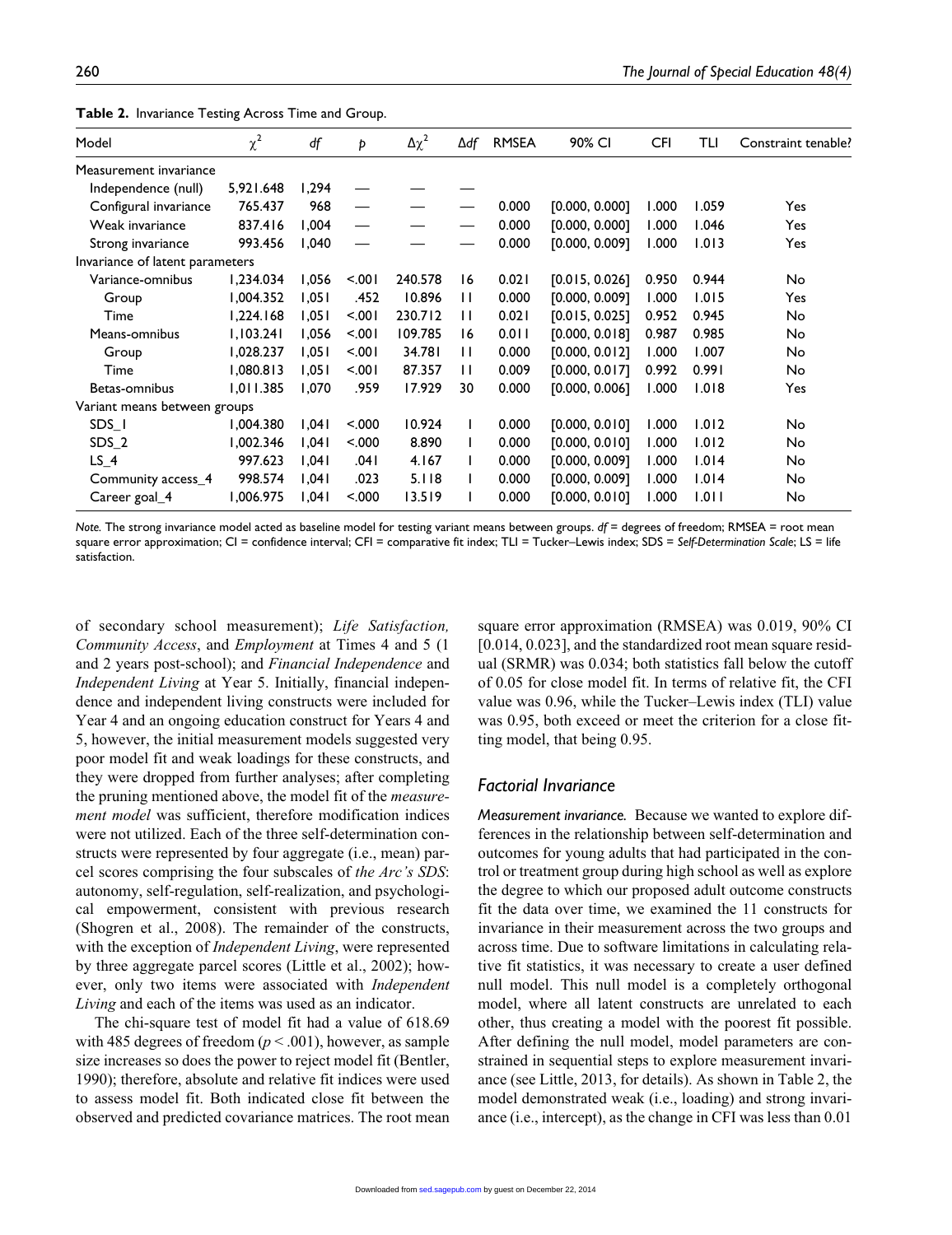

**Figure 1.** Significant beta pathways collapsed across the control and treatment group in the structural model demonstrating the relationship between self-determination and adult outcomes.

*Note*. Only significant beta pathways are shown above. Estimates are unstandardized. SDS = *Self-Determination Scale*; CFI = comparative fit index; TLI = Tucker–Lewis index; RMSEA = root mean square error approximation; SRMR = standardized root mean square residual.  $*_{p} = .05. * *_{p} = .01. * *_{p} = .001.$ 

for each step, suggesting that the same constructs are being measured across groups and time.

*Test of latent parameters.* Once *strong invariance* was established, we examined differences in the latent means and variances across groups and over time using change in chi-square to evaluate invariance (or lack thereof; Little, 1997, 2013). As shown in Table 2, neither omnibus test (means or variances) indicated the constructs were invariant, suggesting differences across groups and/or over time. To pinpoint the source(s) of the between-group or acrosstime variance, each parameter (mean or variance) was then tested individually. Latent variances were invariant across groups, but not across time. In other words, while the control group and the treatment group did not significantly differ in the constructs' latent variances, the same variances did differ as time went on. The construct means were different across group and time, requiring further decomposition, which is described below.

# *Predictive Relationships*

*Research Question 1.* After establishing that the same constructs were being measured, we tested for invariance in the beta pathways across our control and treatment group. As shown in Table 2, we found that the beta pathways were invariant across groups. Next, we tested the significance of the beta pathways collapsed across the control and treatment group. As shown in Figure 1, SDS at Time 1 predicted SDS at Time 2, which predicted SDS at Time 3. In terms of the relationship between SDS at Time 3 and the adult outcome constructs, SDS at Time 3 significantly predicted *Community Access* at Time 4 ( $\beta$  = 1.078; *p* < .000) and at Time 5 ( $\beta$  = 0.948; *p* = .009). In terms of *Employment*, SDS at Time 3 significantly predicted *Employment* at Time 4 (β = 0.504; *p* = .019), but not at Time 5, although *Employment* at Time 4 predicted *Employment* at Time 5, suggesting an ongoing indirect effect of self-determination. Unexpectedly, SDS at Time 3 predicted a significant decrease in the *Financial Independence* construct at Time 5 ( $\beta$  = −0.449; *p* = .036); meaning that for a 1 unit increase in SDS corresponded to a decrease of −0.449 in *Financial Independence*, which did not have any relationship with *Independent Living* at Time 5, or *Life Satisfaction* at Time 4 or 5. In terms of model validity, it is possible to determine how well parameters are estimated by examining the SRMR index. For the final model, that being the omnibus invariance test of betas, we had a SRMR value of 0.044, which suggests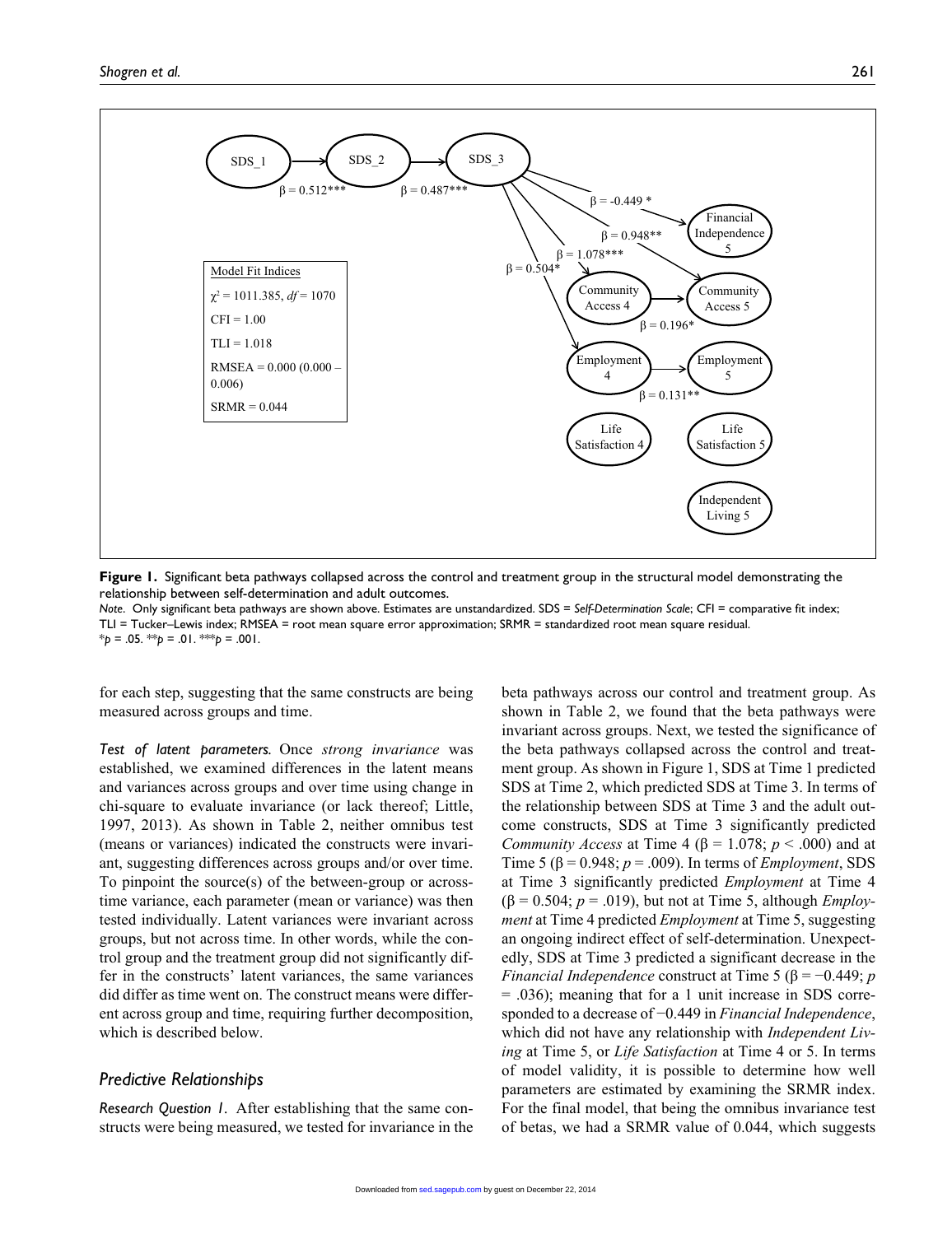| Variables                   | Latent d |       | Control  |     | Treatment |          |     |  |
|-----------------------------|----------|-------|----------|-----|-----------|----------|-----|--|
|                             |          | M     | Variance | n   | M         | Variance | n   |  |
| YI_SDS                      | 0.322    | 0.693 | 0.008    | 200 | 0.665     | 0.008    | 579 |  |
| Y2 SDS                      | 0.332    | 0.716 | 0.006    | 200 | 0.691     | 0.006    | 579 |  |
| Y3 SDS                      | 0.165    | 0.716 | 0.008    | 200 | 0.701     | 0.009    | 579 |  |
| Life Satisfaction 4         | $-0.194$ | 0.692 | 0.046    | 200 | 0.734     | 0.051    | 579 |  |
| Life Satisfaction 5         | $-0.292$ | 0.728 | 0.012    | 200 | 0.755     | 0.008    | 579 |  |
| Community<br>Access 4       | 0.263    | 0.381 | 0.197    | 200 | 0.277     | 0.155    | 579 |  |
| Community<br>Access 5       | 0.095    | 0.222 | 0.33     | 200 | 0.171     | 0.293    | 579 |  |
| <b>Employment 4</b>         | 0.359    | 0.502 | 0.101    | 200 | 0.387     | 0.111    | 579 |  |
| Employment 5                | 0.019    | 0.372 | 0.041    | 200 | 0.368     | 0.049    | 579 |  |
| Financial<br>Independence 5 | $-0.154$ | 0.497 | 0.119    | 200 | 0.538     | 0.06     | 579 |  |
| Independent<br>Living 5     | 0.108    | 0     |          | 200 | $-0.088$  | 0.605    | 579 |  |

**Table 3.** Latent Cohen's *d* Estimates.

*Note.* Mean and variance estimates for Independent Living construct were fixed for identification purposes. Y = year; SDS = *Self-Determination Scale*.

there were no such problematic residuals present in the model.

*Research Question 2.* When evaluating factorial invariance, as shown in Table 2, the results suggested that the construct means were variable across group and time. As shown in Table 2, there were significant differences across groups in SDS at Times 1 and 2, as well as significant differences in *Life Satisfaction, Community Access*, and *Employment* at Time 4. With the exception of *Life Satisfaction*, the control group scored higher. Interpretations of these unexpected findings are provided in the *Discussion* section. The remaining constructs were invariant across groups.

In addition to invariance testing, latent effect sizes (d; Hancock, 2001) between-group were calculated using the formula below:

$$
d = \frac{\alpha_I - \alpha_C}{\left(\frac{n_I \Psi_C + n_C \Psi_C}{n_I + n_C}\right)},
$$

where  $\alpha_{\text{I}}$  and  $\alpha_{\text{C}}$  correspond to the latent means of the Intervention and Control groups, respectively;  $n<sub>j</sub>$  and  $n<sub>C</sub>$ correspond to the sample sizes of each group; and finally,  $\psi_{I}$ and  $\psi_c$  correspond to the latent variances of each group. Table 3 provides the means for the control and treatment group and the latent effect size estimates. Effect sizes were greatest for differences in SDS at Years 1 and 2, and *Employment* at Time 4—with the control groups scoring more adaptively. Those in the treatment group had higher *Life Satisfaction* mean scores in comparison with those in the control group and for the control and treatment groups,

there is a decrease in *Community Access* and *Employment* from Time 4 to Time 5. Those in the treatment group, however, experienced a smaller decrease than those in the control group (*Community Access*: −0.106 vs. −0.159; *Employment*:−0.019 vs. −0.130). The treatment group appears to be more stable in their adult outcomes. Young adults who were in the treatment group scored higher on the *Financial Independence* and the latent variance is much smaller for the treatment group (0.06) compared with the control group (0.119), further supporting the stability of the outcomes of the treatment group.

# **Discussion**

Postschool outcomes are influenced by a number of factors related to personal characteristics and available environmental opportunities and supports. One personal characteristic researchers have hypothesized to influence postschool outcomes is self-determination, and a small body of research has suggested a relationship between higher levels of selfdetermination when exiting school and positive adult outcomes (Powers et al., 2012; Wehmeyer & Palmer, 2003; Wehmeyer & Schwartz, 1997). The purpose of the present study was to extend this research, exploring the degree to which self-determination predicted postschool outcomes in a large sample of young adults with disabilities who participated in a self-determination intervention study while in high school. The results suggest that self-determination status when exiting high school does impact adult outcomes, but nature of the relationship is complex.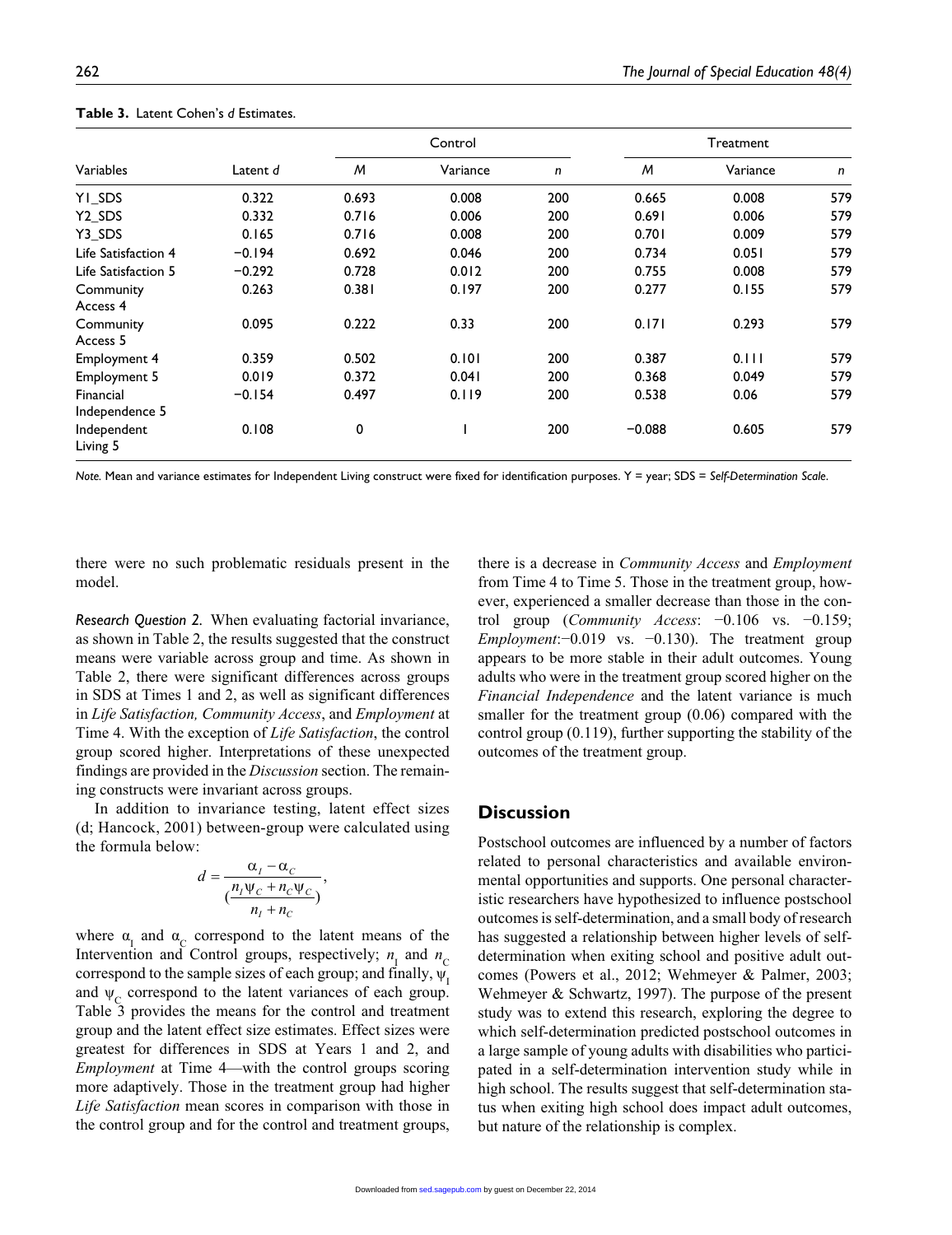# *Measuring Postschool Outcomes*

A first step in this study was to determine if latent postschool outcome constructs could be specified. To assess postschool outcomes, we chose to use a tool that had been used in previous research (Powers et al., 2012; Wehmeyer & Palmer, 2003; Wehmeyer & Schwartz, 1997) that focused on major life domains—employment, community access, financial independence, independent living, ongoing education, and life satisfaction. We chose to represent the outcomes as latent constructs, rather than simply using single indicators (e.g., do you have a job) to explore the diverse items that define meaningful postschool outcomes. For example, we defined achieving employment not simply as having a job, but also by the number of hours worked, the benefits provided, and whether the individual had career goals. We were also able to examine the degree to which these constructs were defined in the same way 1 and 2 years post-school. Interestingly, we found that financial independence and independent living demonstrated significant fit issues when included for youth 1 year post-school, but not 2 years. It is possible that constructs like financial independence which was defined by the individual paying their own expenses, including rent, utilities, and phone bills; shopping for their own groceries; and earning enough money to pay for their own expenses is not a meaningful construct for youth 1 year post-school, many of who may still be reliant on others to support them as they are moving into adulthood. Similarly for independent living, the indicators may not be meaningful until students have been out of school for a year or more. Support for these interpretations comes from the National Longitudinal Transition Study–2 (NLTS2), which suggests that a majority of youth with disabilities remain financially dependent and do not live independently immediately after exiting high school (Wagner, Newman, Cameto, Garza, & Levine, 2005), although this percentage decreases over time (Newman et al., 2011).

Unfortunately, we were not able to define an ongoing education construct at 1 or 2 years post-school, perhaps because such few students in the sample accessed ongoing education. However, this is a critical postschool outcome domain, and further research is needed to explore diverse factors that define outcomes particularly in the years immediately post-school. Such understandings have the potential to allow for better specification of relevant transition goals and instruction.

# *Relationship Between Self-Determination and Postschool Outcomes*

After defining and establishing adult outcome constructs, we were able to address the nature of the relationship between self-determination and adult outcomes. When examining Figure 1, as one might expect, self-determination status at Time 1 predicted self-determination status at Time 2, which predicted self-determination status at Time 3. Essentially, youth's current level of self-determination predicts their future level of self-determination. Selfdetermination status at Time 3, which represented students' final year of high school, predicted higher levels of community access and employment outcomes 1 year postschool. The employment outcomes are consistent with Wehmeyer and Schwartz (1997) and Wehmeyer and Palmer (2003), both of whom found that youth with higher levels of self-determination were more likely to have a job and have access to job benefits 1 year post-school. The findings are also consistent with research with a Spanish sample of adults with intellectual disability (Martorell et al., 2008) which suggested self-determination predicted integrated employment and access to benefits.

Self-determination status at Time 3 did not directly predict employment at Time 5, although employment at Time 4 predicted employment at Time 5, suggesting that the influence of self-determination on employment 1 year postschool may carry through employment at Time 4 to Time 5. Further research is needed, however, on the degree to which self-determination predicts outcomes as young adults with disabilities move further and further away from school, particularly as young adults work to establish job tenure and job promotion. For example, data from the NLTS2 suggest that students with disabilities did not have significantly different rates of employment if they had been out of high school less than 3 years or 3 to 5 years (Newman et al., 2011), supporting our findings that job outcomes 1 year post-school could be a strong predictor of ongoing job outcomes. Neither our study nor NLTS2, however, directly looked at opportunities for career advancement. One variable that did contribute to our employment construct was having goals for career development, suggesting this is an important aspect of employment outcomes. Exploring how self-determination may contribute to this outcome is an important area for further research (Izzo & Lamb, 2003) as is research that explores the degree to which students with disabilities have access to jobs with opportunities for career advancement.

The finding that self-determination status at Year 3 predicted community access at Times 4 and 5 is an interesting finding. Researchers have not routinely explored in this domain; however, the importance of transportation to employment and other valued adult outcomes cannot be overstated. For example, Magill-Evans, Galamvos, Darrah, and Nickerson (2008) found that being dependent on others for transportation accounted for 42% of the variance in employment outcomes for young adults with physical disabilities. Further research is needed on the relationship between self-determination and accessing reliable means of transportation, particularly, the degree to which selfdetermination enables young adults to navigate the complex systems that provide transportation support.

Unexpectedly, we found that self-determination status at Time 3 did not predict independent living or life satisfaction,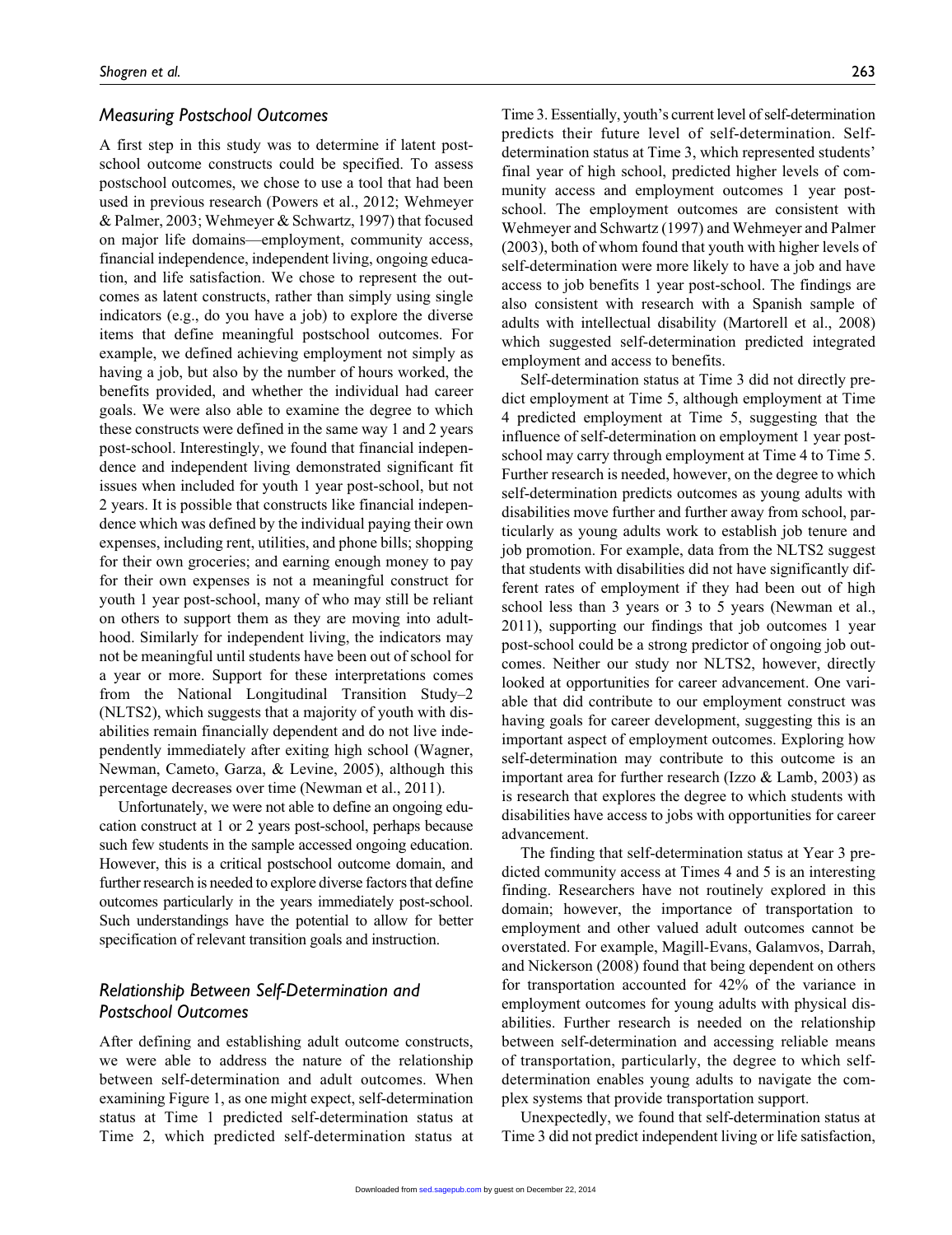and showed a significant, negative relationship with financial independence at Time 5. In terms of independent living, Wehmeyer and Palmer (2003) and Wehmeyer and Schwartz (1997) did not find a significant relationship between independent living and self-determination status 1 year postschool, but Wehmeyer and Palmer, who also tracked students 3 years post-school, did find that students with higher levels of self-determination were significantly more likely to live independently 3 years post-school. Powers et al. (2012) found a relationship between self-determination and independent living, but this was related to youth remaining in or exiting foster care, an outcome unique to this population. Our study only followed students for 2 years post-school, perhaps suggesting that it takes longer periods of time for young adults to access opportunities to live independently. These findings are supported by other sources that suggest that young adults with and without disabilities are living at home longer after exiting high school. For example, NLTS2 reported that young adults with disabilities out of school 5 to 8 years were more likely to live independently than their peers out of school for shorter periods of time (Newman et al., 2011); however, NLTS2 also found that satisfaction with living arrangement decreased the further removed from school young adults with disabilities were, which could account in part for our findings as we defined living independently not only as where one lived but also whether one had choice in where he or she lived. Further research is needed to explore the congruence between the living status of young adults with disabilities and their preferences over time, the factors that contribute to young adults with disabilities achieving their living preferences, and the role of self-determination in predicting living in preferred environments.

While Wehmeyer and Schwartz (1997) and Wehmeyer and Palmer (2003) found that higher levels of selfdetermination predicted having a checking account 1 year post-school, and Wehmeyer and Palmer (2003) found higher levels of self-determination predicted paying for groceries 3 years post-school, we found a negative relationship between higher levels of self-determination and financial independence, defined by paying one's own expenses, shopping for groceries, and paying for all expenses. This unexpected finding needs further research. It is possible it was an artifact of this study and sample, but it is also possible that young adults who are more self-determined may actually be more likely to recruit sources of support that enable them to pay all of their expenses, particularly during the time when they are transitioning from school. However, it is important for youth to have access to banking accounts to build a credit profile as well as to learn important money management skills. Further research is needed that decomposes financial independence outcomes and their relationship to self-determination.

Finally, a relationship was not found between selfdetermination and life satisfaction. This finding is not completely unexpected, as other researchers have failed to find a direct relationship between self-determination and life satisfaction (Shogren, Wehmeyer, Pressgrove, & Lopez, 2006). Some researchers have suggested that life satisfaction may actually play a mediating role between predictors and outcomes, while other researchers have found that selfdetermination may predict specific domains of life satisfaction (McDougall, Evans, & Baldwin, 2010). Further research is needed to explore the measurement of subjective wellbeing among young adults with disabilities, particularly given the relationship that has been documented between selfdetermination and self-reported quality of life outcomes (Lachapelle et al., 2005) and to analyze the relationships between self-determination, life satisfaction, and quality of life.

# *Differences Based on Exposure to Self-Determination Interventions*

We were also interested in exploring the degree to which exposure to self-determination interventions while in secondary school influenced the relationship between selfdetermination and adult outcomes. It is important to note that the findings related to the impact of self-determination interventions in secondary school on self-determination outcomes have already been reported in Wehmeyer et al. (2011) and Wehmeyer et al. (2013) and that, in this study, we included any student who contributed any data to either of these studies. Therefore, our primary purpose in the present study was not to explore the influence of selfdetermination interventions on self-determination status in secondary school, but to explore differences in the relationship between self-determination and adult outcomes. As shown in Table 3, when collapsing the entire sample of students that participated in the large-scale self-determination intervention evaluation project, the control group showed higher levels of initial self-determination, despite random assignment at the campus level. This finding is consistent with Wehmeyer et al. (2011) but not Wehmeyer et al. (2013). However, by the third time point, these differences were no longer significant suggesting that while students in the treatment group may have started with significantly lower levels of self-determination, the fact that students in the control group did not demonstrate the same increase in self-determination scores suggests that the intervention may have been the contributing factor.

There were differences in several adult outcome constructs 1 year post-school for youth in the treatment and control group. Students in the control group actually scored higher in community access and employment, although not in life satisfaction. However, differences for community access and employment were significantly reduced 2 years post-school. Unfortunately, as shown in Table 3, the control and treatment group students showed reductions in community access and employment 2 years post-school. Of note,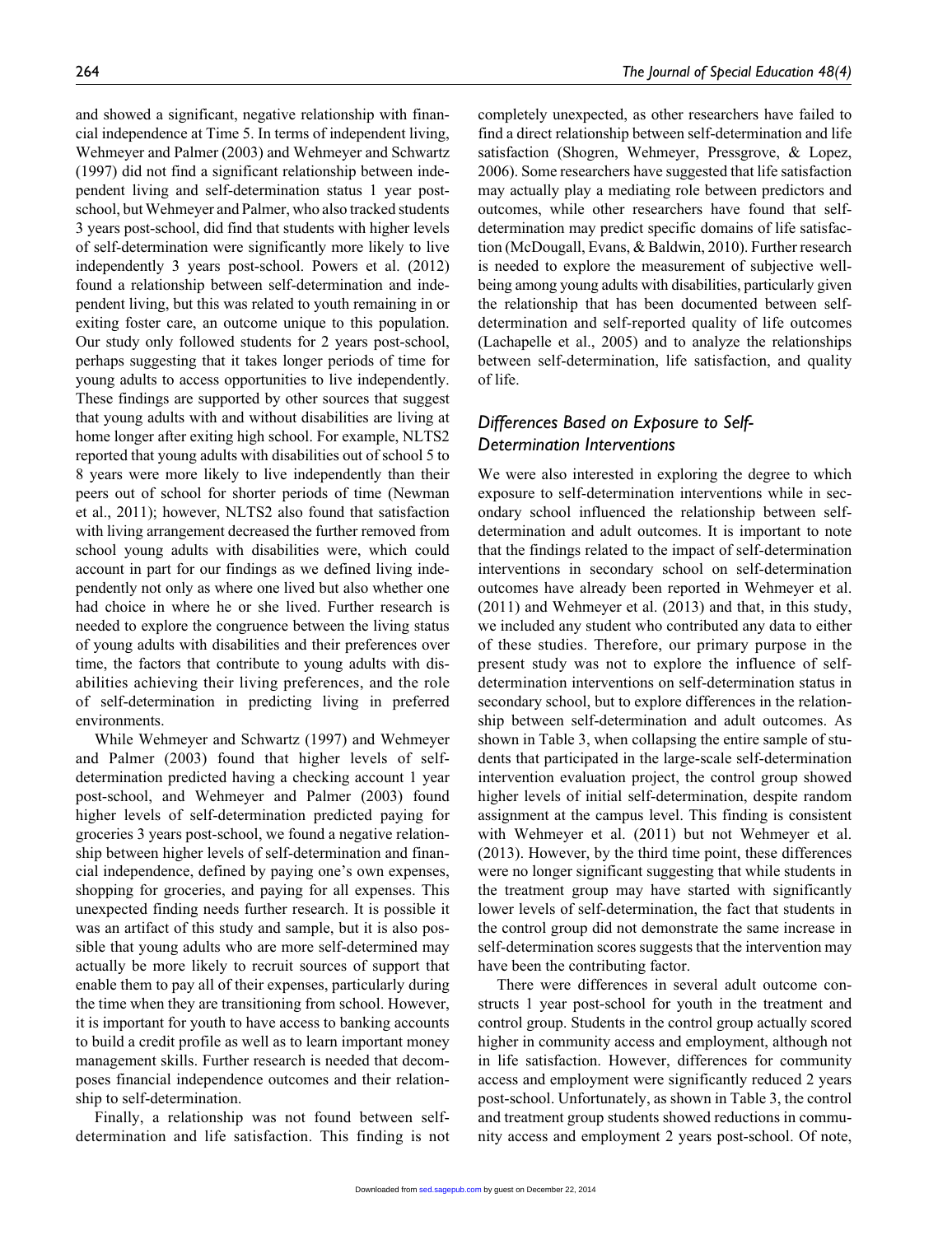however, is that the reductions were significantly lower in the treatment group. This difference could be interpreted as the treatment group demonstrating more stability in adult outcomes, perhaps because of their self-determination skills. Further research is needed to examine this possibility.

In addition, despite the previously mentioned negative relationship between financial independence and selfdetermination, the treatment group had slightly higher levels of financial independence. Similarly, young adults in the treatment group reported slightly higher levels of life satisfaction, again suggesting possible positive influences of access to self-determination interventions in secondary school. The findings do suggest, however, that exposure to self-determination interventions may serve as a buffer to limit the reductions in employment and community access that some young adults with disabilities may experience the further they move away from the supports provided in the school context. Further research is needed on the influence of disability and other personal and environmental characteristics on self-determination and outcomes.

#### *Limitations*

Clearly, there are several limitations to the present study. First, the sample was not a national sample, although it did represent diverse geographic regions in the Midwest and South. Second, students with diverse personal characteristics were included in the sample, but because of power issues, we were not able to undertake analyses exploring the degree to which these personal characteristics impacted the results. Relatedly, although there was possible nesting within the data (e.g., students nested within schools) because of the sample size and the complexity of the current analyses given the missing data, we were unable to explore the potential impact of the nesting. Third, there were large amounts of missing data. Best practices to address missing data were used; however, exploring additional ways to track student outcome data will be important in future research. Fourth, we chose to include all students who contributed data at any point during the large-scale intervention study. This choice meant that students who provided data for the adult outcomes survey may have been exposed to the intervention for varying periods of time. This influences the interpretation of the treatment group's outcomes, and indicates the need for further research exploring the relationship between exposure to self-determination interventions and outcomes. Finally, we were only able to explore a limited number of postschool outcome variables because of the need to keep the postschool outcomes survey brief. While we were able to represent outcomes as latent constructs providing additional insight into how multiple variables cluster together to define outcomes, some latent constructs were difficult to define, particularly at 1 year post-school. Specifically, we were unable to fit an

ongoing education construct. This not only suggests the complexity of defining this outcome but also represents a major limitation of the study as postsecondary education may impact employment and satisfaction outcomes, particularly in the years immediately following school.

# *Implications for Future Research and Practice*

Despite these limitations, this study does suggest that selfdetermination impacts adult outcomes. The manner and degree of impact needs to be further explored in future research; however, when considering the multiple personal and environmental factors that impact adult outcomes, the consistent positive relationship across research studies between self-determination and employment is very promising. It suggests that, in practice, teachers can consider self-determination interventions a useful component of their limited instructional time, particularly to promote employment and community access in adulthood.

#### **Authors' Note**

The contents of this report do not necessarily represent the policy of the Department of Education and endorsement by the Federal Government should not be assumed.

### **Declaration of Conflicting Interests**

The author(s) declared no potential conflicts of interest with respect to the research, authorship, and/or publication of this article.

#### **Funding**

The author(s) disclosed receipt of the following financial support for the research, authorship, and/or publication of this article: Funding for this research was provided by Grant PR Award H133A031727 from the U.S. Department of Education, National Institute on Disability and Rehabilitation Research awarded to the University of Kansas and Grant PR Award R324B070159 from the U.S. Department of Education, Institute of Education Sciences, National Center for Special Education Research, also awarded to the University of Kansas. Partial support for this project was also provided by grant NSF 1053160 (Wei Wu & Todd D. Little co-PIs) and the Center for Research Methods and Data Analysis at the University of Kansas (Todd D. Little, director).

#### **References**

- Bentler, P. M. (1990). Comparative fit indexes in structural models. *Psychological Bulletin*, *107*, 238–246.
- Cheung, G. W., & Rensvold, R. B. (2002). Evaluating goodnessof-fit indexes for testing measurement invariance. *Structural Equation Modeling*, *9*, 233–255.
- Diener, E., Emmons, R. A., Larson, R. W., & Griffin, S. (1985). The Satisfaction With Life scale. *Journal of Personality Assessment*, *49*, 71–75.
- Enders, C. K. (2010). *Applied missing data analysis*. New York, NY: Guilford.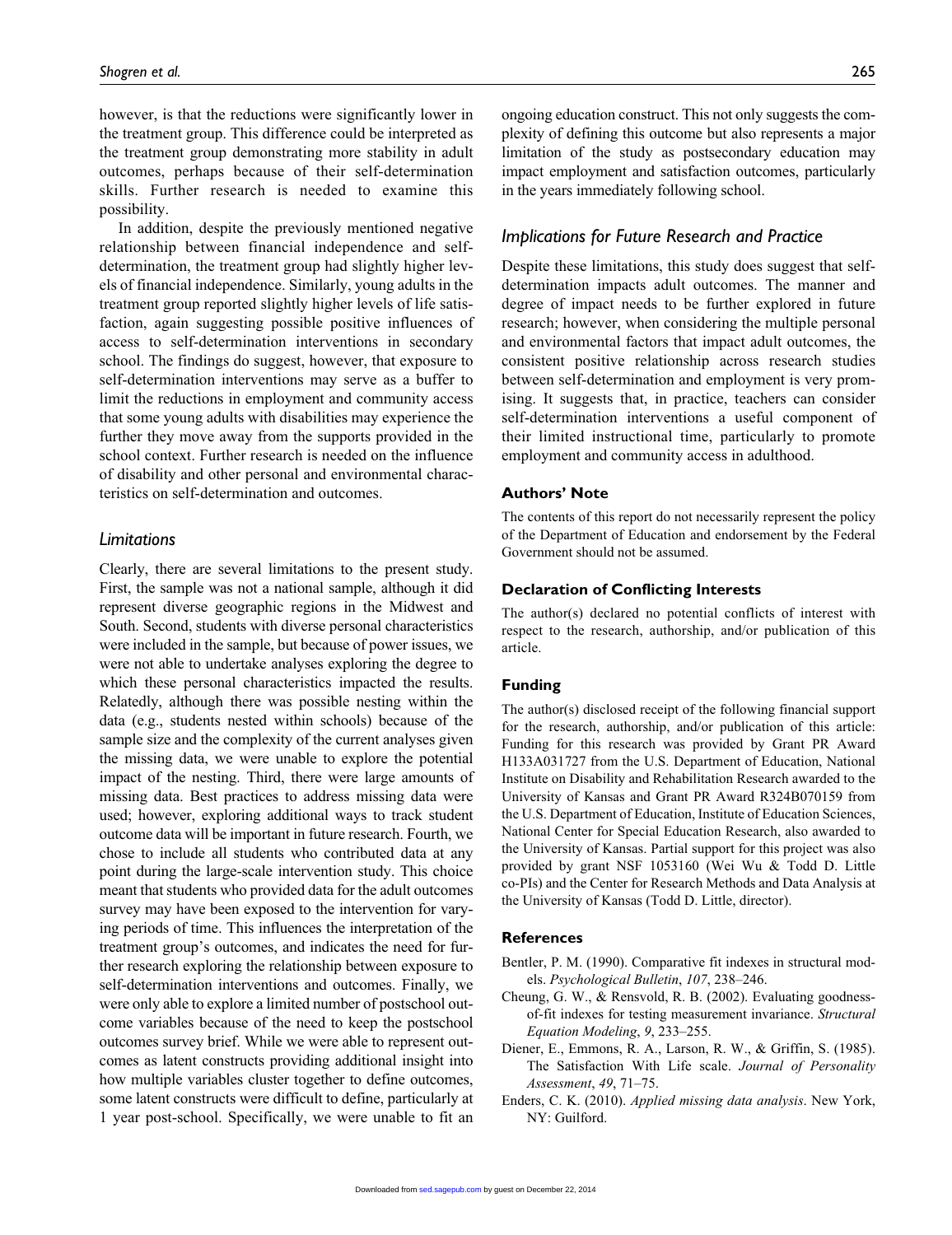- Field, S., & Hoffman, A. (1996). *Steps to self-determination*. Austin, TX: Pro-Ed.
- Gottschall, A. C., West, S. G., & Enders, C. K. (2012). A comparison of item-level and scale-level multiple imputation for questionnaire batteries. *Multivariate Behavioral Research*, *47*, 1–25.
- Halpern, A. S., Herr, C. M., Wolf, N. K., Lawson, J. D., Doren, B., & Johnson, M. D. (1995). *NEXT S.T.E.P.: Student transition and educational planning*. Eugene: University of Oregon.
- Hancock, G. R. (2001). Effect size, power, and sample size determination for structured means modeling and MIMIC approaches to between-groups hypothesis testing of means on a single latent construct. *Psychometrika*, *66*, 373–388. doi:10.1007/BF02294440
- Izzo, M. V., & Lamb, P. (2003). Developing self-determination through career development activities: Implications for vocational rehabilitation counselors. *Journal of Vocational Rehabilitation*, *19*, 71–78.
- Jaskulski, T., Metzler, C., & Zierman, S. A. (1990). Forging a new era: The 1990 reports on people with developmental disabilities. Washington, DC: National Association of Developmental Disabilities Councils.
- Kline, R. B. (2010). *Principles and practice of structural equation modeling* (3rd ed.). New York, NY: Guilford.
- Konrad, M., Fowler, C. H., Walker, A. R., Test, D. W., & Wood, W. M. (2007). Effects of self-determination interventions on the academic skills of students with learning disabilities. *Learning Disability Quarterly*, *30*, 89–113. doi:10.2307/30035545
- Lachapelle, Y., Wehmeyer, M. L., Haelewyck, M. C., Courbois, Y., Keith, K. D., Schalock, R., & Walsh, P. N. (2005). The relationship between quality of life and self-determination: An international study. *Journal of Intellectual Disability Research*, *49*, 740–744.
- Little, T. D. (1997). Mean and covariance structures (MACS) analyses of cross-cultural data: Practical and theoretical issues. *Multivariate Behavioral Research*, *32*, 53–76. doi:10.1207/ s15327906mbr3201\_3
- Little, T. D. (2013). *Longitudinal structural equation modeling*. New York, NY: Guilford.
- Little, T. D., Cunningham, W. A., Shahar, G., & Widaman, K. F. (2002). To parcel or not to parcel: Exploring the question, weighing the merits. *Structural Equation Modeling*, *9*, 151–173. doi:10.1207/S15328007SEM0902\_1
- Little, T. D., Slegers, D. W., & Card, N. A. (2006). A non-arbitrary method of identifying and scaling latent variables in SEM and MACS models. *Structural Equation Modeling*, *13*, 59–72.
- Magill-Evans, J., Galambos, N., Darrah, J., & Nickerson, C. (2008). Predictors of employment for young adults with developmental motor disabilities. *Work: A Journal of Prevention, Assessment & Rehabilitation*, *31*, 433–442.
- Martin, J. E., Marshall, L. H., Maxson, L., & Jerman, P. (1996). *Self-directed IEP* (2nd ed.). Longmont, CO: Sopris West.
- Martorell, A., Gutierrez-Recacha, P., Pereda, A., & Ayuso-Mateos, J. L. (2008). Identification of personal factors that determine work outcome for adults with intellectual disability. *Journal of Intellectual Disability Research*, *52*, 1091–1101. doi:10.1111/j.1365-2788.2008.01098.x
- McDougall, J., Evans, J., & Baldwin, P. (2010). The importance of self-determination to perceived quality of life for

youth and young adults with chronic conditions and disabilities. *Remedial and Special Education*, *31*, 252–260. doi:10.1177/0741932509355989

- Muthén, L. K., & Muthén, B. O. (1998–2010). *Mplus user's guide* (6th ed.). Los Angeles, CA: Muthén & Muthén.
- Newman, L., Wagner, M., Knokey, A.-M., Marder, C., Nagle, K., Shaver, D., & Schwarting, M. (2011). *The post-high school outcomes of young adults with disabilities up to 8 years after high school* (A report from the National Longitudinal Transition Study–2 [NLTS2; NCSER 2011-3005]). Menlo Park, CA: SRI International.
- Powers, L. E., Geenen, S., Powers, J., Pommier-Satya, S., Turner, A., Dalton, L., & Swank, P. (2012). My life: Effects of a longitudinal, randomized study of self-determination enhancement on the transition outcomes of youth in foster care and special education. *Children and Youth Services Review*, *34*, 2179–2187.
- Powers, L. E., Turner, A., Westwood, D., Matuszewski, J., Wilson, R., & Phillips, A. (2001). TAKE CHARGE for the future: A controlled field-test of a model to promote student involvement in transition planning. *Career Development for Exceptional Individuals*, *24*, 89–103.
- Raghunathan, T. E., Lepkowski, J. M., Van Hoewyk, J., & Solenberger, P. (2001). A multivariate technique for multiply imputing missing values using a sequence of regression models. *Survey Methodology*, *27*, 85–95.
- Raghunathan, T. E., & Siscovick, D. S. (1996). A multiple imputation analysis of a case-control study of the risk of primary cardiac arrest among pharmacologically treated hypertensives. *Applied Statistics*, *45*, 335–352.
- Raghunathan, T. E., Solenberger, P. W., & Van Hoewyk, J. (2000). *IVEware: Imputation and variance estimation software*. Ann Arbor: University of Michigan, Institute for Social Research, Survey Research Center.
- Shogren, K. A., Palmer, S. B., Wehmeyer, M. L., Williams-Diehm, K., & Little, T. D. (2012). Effect of intervention with the Self-Determined Learning Model of Instruction on access and goal attainment. *Remedial and Special Education*, *33*, 320–330. doi:10.1177/0741932511410072
- Shogren, K. A., Wehmeyer, M. L., Palmer, S. B., Soukup, J. H., Little, T. D., Garner, N., & Lawrence, M. (2008). Understanding the construct of self-determination: Examining the relationship between the Arc's Self-Determination Scale and the AIR Self-Determination Scale. *Assessment for Effective Intervention*, *33*, 94–107. doi:10.1177/1534508407311395
- Shogren, K. A., Wehmeyer, M. L., Pressgrove, C. L., & Lopez, S. J. (2006). The application of positive psychology and self-determination to research in intellectual disability: A content analysis of 30 years of literature. *Research and Practice for Persons With Severe Disabilities*. *31*, 338–345.
- Test, D. W., Fowler, C. H., Richter, S. M., White, J., Mazzotti, V., Walker, A. R., & Kortering, L. (2009). Evidence-based practices in secondary transition. *Career Development for Exceptional Individuals*, *32*, 115–128.
- Van Reusen, A. K., Bos, C. S., Schumaker, J. B., & Deshler, D. D. (1994). *The self-advocacy strategy for education and transition planning*. Lawrence, KS: Edge Enterprises.
- Wagner, M., D'Amico, R., Marder, C., Newman, L., & Blackorby, J. (1992). *What happens next? Trends in postschool outcomes of youth with disabilities*. Menlo Park, CA: SRI International.